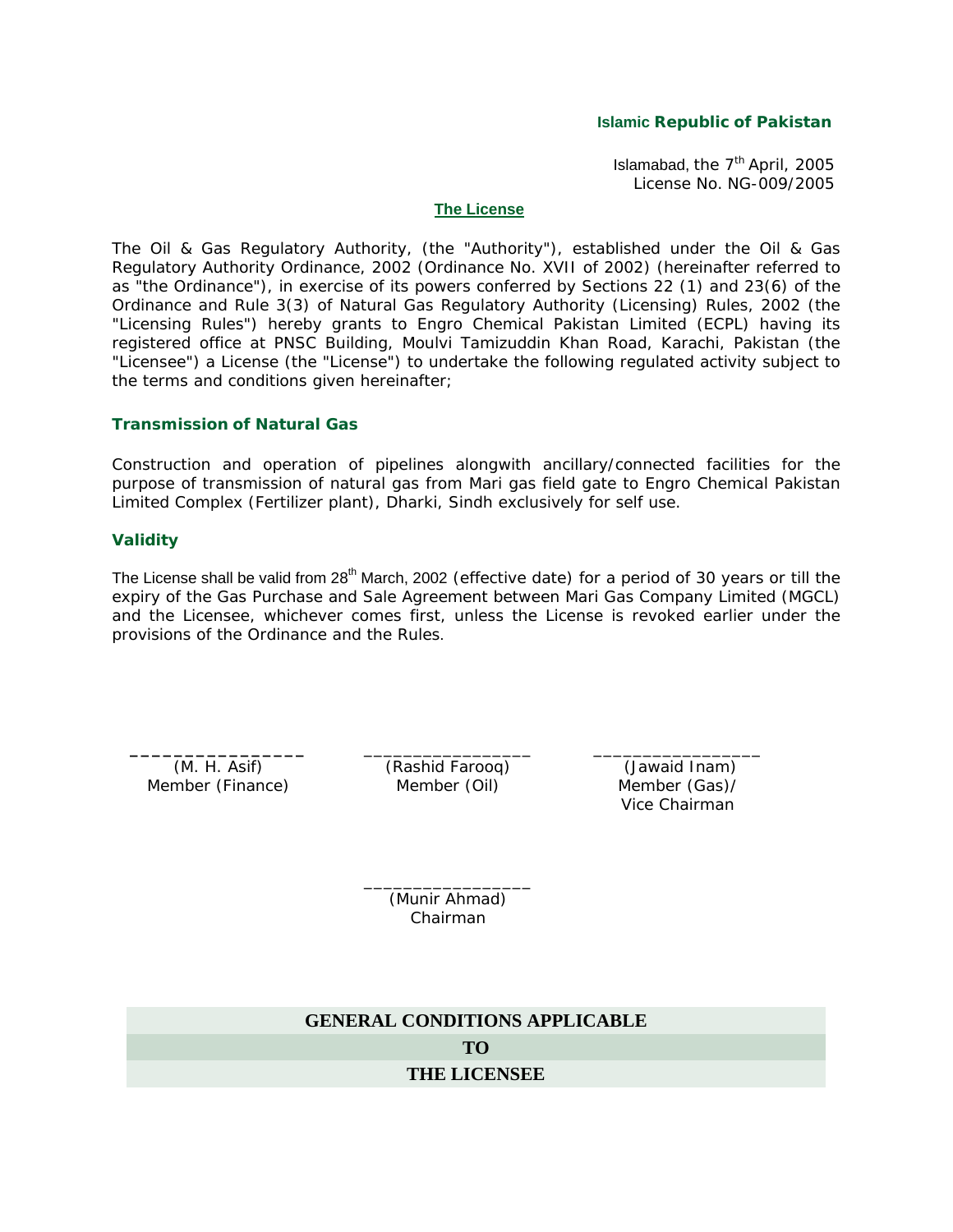# **General Conditions Applicable to the Licensee**

# **1. Definitions**

- 1.1. Words and expressions used in the Licence but not defined, unless the contrary intention appears, shall have the same meaning as are assigned to them in the Ordinance and the Rules.
- 1.2. The following words shall have the following meanings:
	- 1.2.1. "Gas Purchase and Sale Agreement" means:
		- 1.2.1.1. Principal agreement dated  $9<sup>th</sup>$  May, 1982 between ESSO EASTERN INC. (Subsequently replaced by MGCL) and Exxon Chemical Pakistan Limited (Subsequently replaced by ECPL) and supplemental agreement dated  $15<sup>th</sup>$  January 2003, as amended from time to time; and
		- 1.2.1.2. Any extension or renewal of the above stated agreement or any new gas purchase and sale agreement.
	- 1.2.2. "Licence" means this licence and any amendment, modification, extension or renewal thereof under the provisions of the Ordinance and the Rules;and
	- 1.2.3. "Rules" means the rules made under the provisions of the Ordinance.
	- 1.2.4. Any reference to a statute or a delegated legislation shall be deemed to mean and include its modification, amendment,

replacement or substitution by a subsequent law.

# **2. Renewal,Modification,Revocation of Conditions and Early termination of License**

- 2.1. On an application made by the Licensee to the Authority at least two years prior to the expiry date of the Licence, the Authority may renew the Licence or the terms and conditions thereof in accordance with the provisions of the Ordinance and the Rules.
- 2.2. The terms and conditions of the License may be amended, varied, modified, extended or revoked in accordance with the provisions of the Ordinance and the Rules.
- 2.3 On an application by the Licensee, for an early termination of the Licence with 2 (two) years prior notice, the Authority may terminate the Licence in accordance with the provisions of the Ordinance and the Rules

# **3. Compliance with Laws**

3.1 The Licensee shall ensure that it complies at all times with the applicable Laws of Pakistan and in particular with the provisions of the Ordinance and the Rules.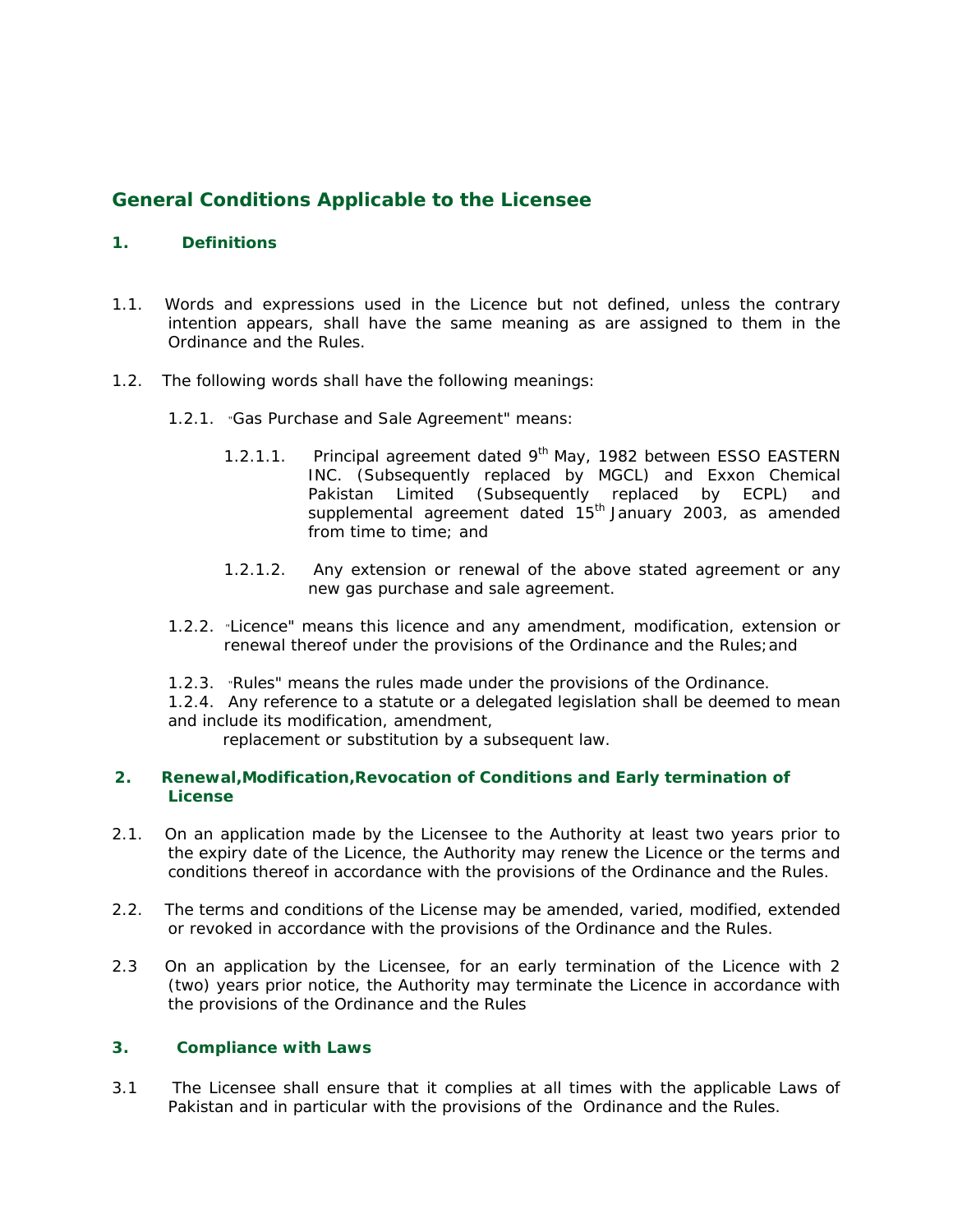3.2 The breach of any provision of the Ordinance or the Rules shall be deemed to be a breach of the terms and conditions of the License.

# **4. Gas Sale or Utilization of TransmissionCapacity**

- 4.1. The Licensee shall not sell gas to any person without obtaining a Licence from the Authority, in accordance with the provisions of the Ordinance and the Rules.
- 4.2 The Licensee shall not provide its transmission capacity to any other person without obtaining prior approval of the Authority, in accordance with the provisions of the Ordinance and the Rules.

## **5. Fee**

5.1 The Licensee shall not be liable to pay annual fee, as long as, it is carrying out the regulated activity of transmission of natural gas exclusively for self use.

## **6. Maintenance of Record and Provision of Information**

6.1. The Licensee shall keep complete and accurate record and data regarding the transmission of natural gas as may be required for the purpose of this Licence in appropriate manner. The Licensee shall provide to the Authority promptly upon its request such documents, records or information regarding the transmission of natural gas as the Authority may require pursuant to the Ordinance, the Rules, and the Regulations made thereunder.

#### **7. Miscellaneous**

- 7.1. The Licensee shall conform to the requirements of the Pakistan Environmental Protection Act, 1997 (XXXIV of 1997), as amended from time to time.
- 7.2. The Licensee shall locate, design, construct, operate and maintain its facilities in strict accordance with the technical and other standards prescribed by the Authority and in a manner so as not to endanger public health or safety.
- 7.3. The Licensee shall not abandon any facility or pipeline without the prior consent of the Authority.

#### **8. Assignment and Transfer**

8.1. The Licensee shall not assign or transfer the Licence or any rights or obligations thereunder without having obtained the prior written approval of the Authority in accordance with the provisions of the Ordinance and the Rules.

# **9. Notices**

9.1. All notices to be given under any Condition shall be given in writing and shall be deemed to have been properly served if delivered in person or sent by registered mail or transmitted by facsimile to the relevant party at the address set out below or